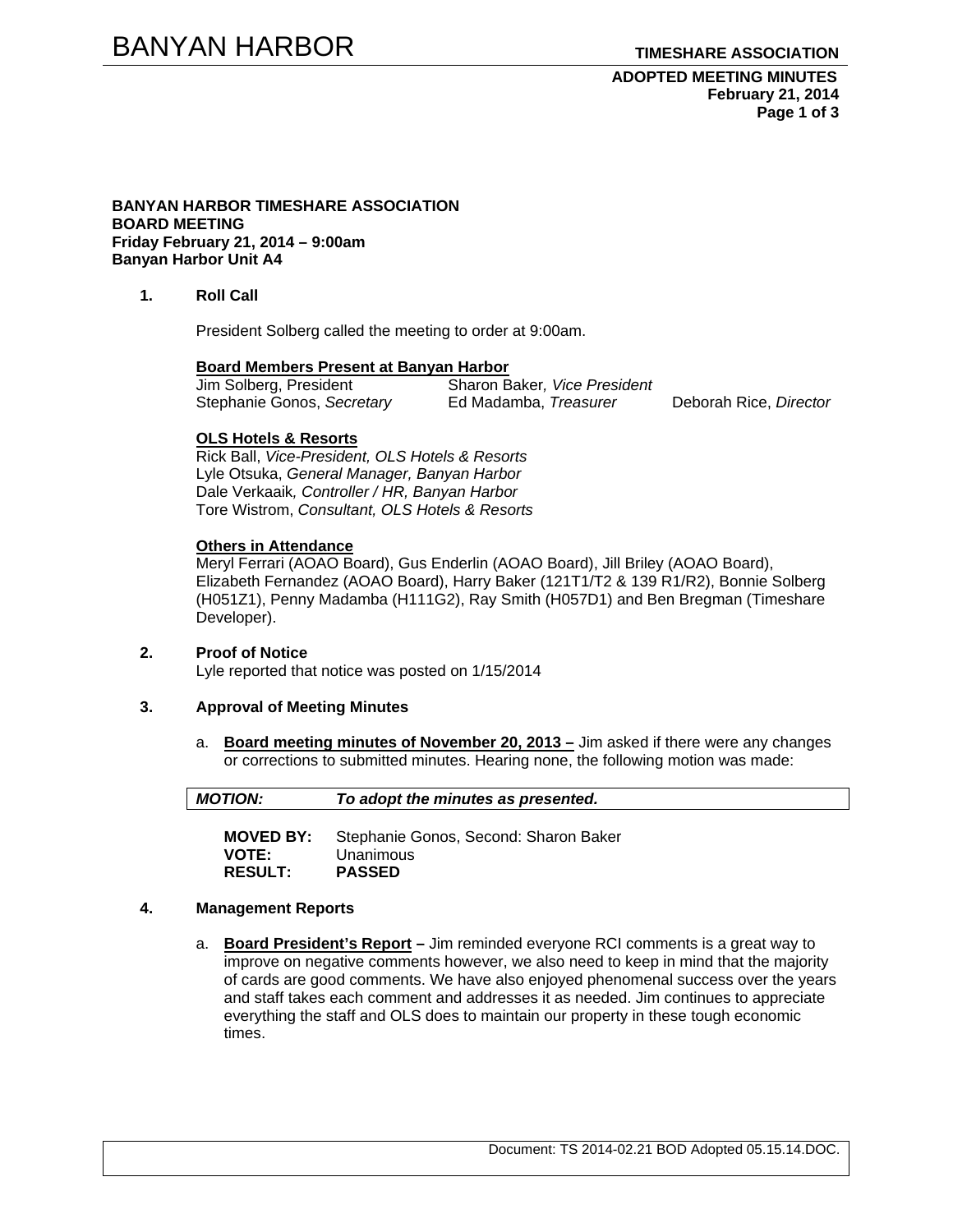#### **ADOPTED MEETING MINUTES February 21, 2014 Page 2 of 3**

b. **Manager's Report** – Lyle once again acknowledged our great team of Banyan Harbor associates. We finished the 2013 year (OLS guest comment scores) in  $4<sup>th</sup>$  place. Quite the accomplishment for Banyan Harbor. Lyle informed the Board of Ginger Soboleski retirement. She will be sorely missed. Lyle also informed the Board based on our RCI comments; we are refocussing staff back to basics. Lyle also updated the Board on the Solar project, Wi-Fi plan and covered a few of the major projects accomplished during the year. He then deferred to his submitted written report. Questions were asked and discussed regarding staff safety handling linen etc. and challenges with Ving card keys not working. Lyle addressed both; Staff is trained to utilize gloves and a different type battery seems to be helping the Ving door lock challenge.

## **5. Financial Reports**

a. **December 2013 Financial –** Rick reviewed the financial results through December 2013. Revenues year-to-date were ahead of budget by \$14,436. This was due to increases in late fees and amenity fees. Payroll, payroll taxes, health insurance slightly below budget (-\$3,740) as well as operating expenses (-\$9,359). Utilities were over budget by \$7,883. The staff continues to do an excellent job in managing controllable expenses, which were \$13,099 favorable to budget for the year. Through December 31, 2013, Net Earnings were a surplus of \$19,664 and will be rolled over into 2014 capital reserves. A motion was then made to move this net profit of \$19,664 to the Capital Reserves.

| <b>MOTION:</b> | To move the Net Profit of \$19,664 to the Capital Reserves. |
|----------------|-------------------------------------------------------------|
| -----------    |                                                             |

| MOVED BY: | Sharon Baker, Second, Stephanie Gonos |
|-----------|---------------------------------------|
| VOTE:     | Unanimous                             |
| RESULT:   | <b>PASSED</b>                         |

- b. **Reserve Study –** Rick reviewed the reserve study highlighting 2014 projects. We recently completed the walk through inspections of all timeshare units, assessing needs for future replacement of furniture and other capital needs. Total capital expenditures in 2014 forecasted to be \$203,254. President Solberg commented positively on the new sliding screen doors. Tore informed the Board that when we recently sold unit 49 out of Timeshare, the Timeshare Association received \$25,000.00 from the sale. This amount was put into the Capital Reserve which will help when it comes to refurbishing needs in 2014. We continue to monitor capital projects as to not over-extend ourselves, but ensure we maintain the furnishings, fixtures and equipment of the units. The 20 year Reserve Study, which is reviewed by the Board quarterly continues to be a good tool to show funding for anticipated future projects.
- c. **Collection –** Rick reported and reviewed the recapped summary of outstanding maintenance fees. Year to date we are seeing improvement and by reducing our timeshare inventory, we will continue to see a decrease in the current 120 weeks in the timeshare association (foreclosed) inventory. We also offer credit card payments to delinquent owners as long as they agree to the 3% fee. Ben also feels the resale industry is slowly recovering and he may be able to start accepting listings from timeshare owners. We along with Ben Bregman continue to look for different ways to move foreclosure weeks. .

## **6. Unfinished Business**

a. **RCI Comment Cards –** Overall our Banyan Harbor comments continue to be favorable for our type property. With our staffs focus on returning to basics, we should continue to see improvements. Stephanie mentioned many comments are contradictory. Ben also commented that the most relevant unbecoming comments are in relations to road noise,

Document: TS 2014-02.21 BOD Adopted 05.15.14.DOC.